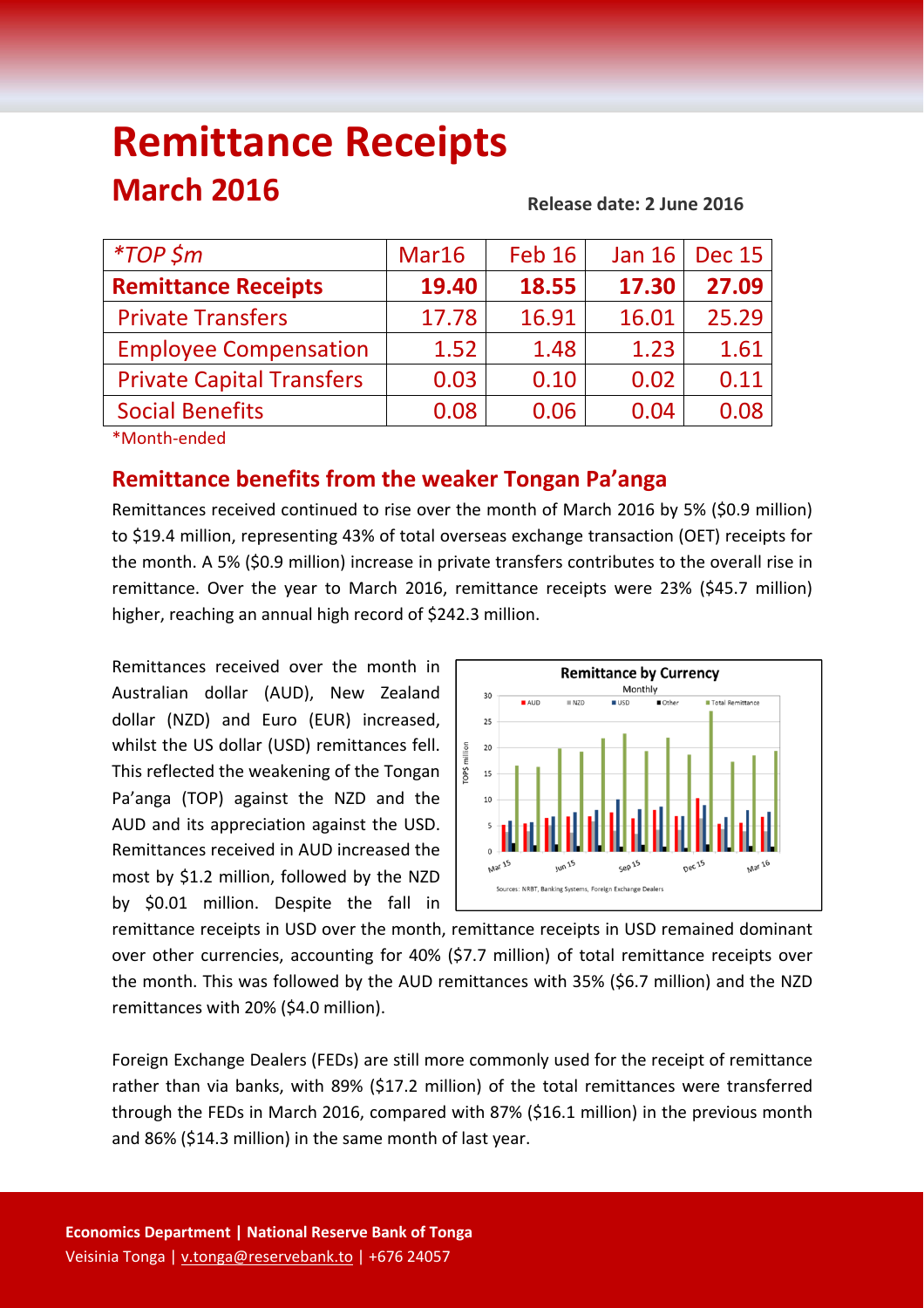#### **Private Transfers**

Private transfers which are mostly personal receipts, is still the largest component of foreign currency inflow, representing 92% of total remittance receipts and 40% of the total OET receipts by the end of March. Over the month it rose by 5% (\$0.9 million) to almost \$18 million, driving the rise in total remittances. Personal transfers received in AUD rose by 20% (\$1.1 million) reflecting the impact of Australia's positive



growth in employment and the weaker Tongan Pa'anga. Transfer receipts in USD however, fell by 2% (\$0.1 million) coinciding with the weaker US dollar due mainly to the softer economic activities in the US.

### **Employee Compensation**<sup>1</sup>

Compensation of employees slightly rose by 2.5% (\$0.04 million) over the month to \$1.5 million. Receipts from the Recognised Seasonal Employer Scheme (RSE) workers overseas increased by 21.2% (\$0.09 million), offsetting a 6% (\$0.06 million) drop in receipts from other local experts serving foreign organisations. Over the year, employee compensation reached a total of \$18.1 million, of which \$7.8 million are receipts from RSEs.

#### **Private capital transfers & Social benefits**

Private grants for capital expenditures such as acquisition or construction of fixed assets fell by \$0.07 million in March to almost \$0.03 million, while the social benefits such as pensions received by individuals rose by 36% (\$0.02 million) to \$0.08 million over the month. Private capital transfers and social benefits only represent 1% of the total remittance receipts.

#### **Outlook**

Remittance receipts are anticipated to remain at high levels in the upcoming months as it approaches the special Sundays in May, followed by the church conferences and other celebration such as school's anniversaries later on. The NRBT will continue to closely monitor the remittance receipts given it is the largest source of foreign exchange inflow to the economy.

 $1$  Employee compensation is the sum of wages and salaries from the Recognised Seasonal Employer (RSE) program and other Tongan residents working short term overseas.